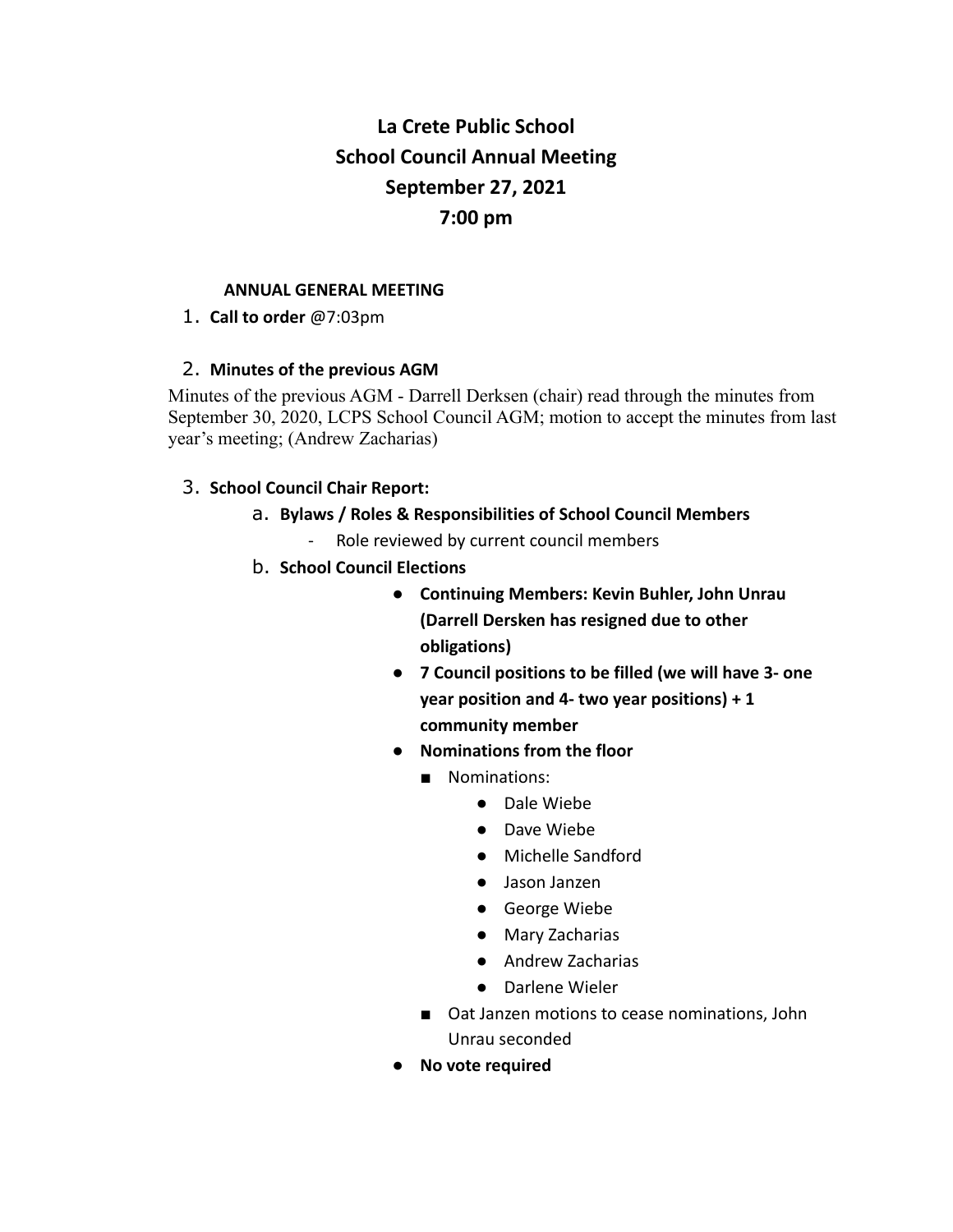- **● 1 year and 2 year terms, community member to be decided internally**
- c. **Chairperson's Report: Recap of 2020-21 Council Activities**

# 4. **School Report:**

# a. **Enrolment & Staffing**

- Teaching staff reviewed
- 6 EAs
- 3 wellness coaches
- Community helper
- Enrollment is 390
- Grade 7s will be combined into two classes
- Grad class of 54 + learning store
- 3Ts literacy testing underway
- Hot lunch program begins Wednesday
- Lunch is split between senior high and junior high
	- Currently grade cohorted per covid protocols
- Subway lunch offered on fridays
- Extracurriculars have begun
	- Golf finished
	- X country divisionals in October
	- Volleyball has started
		- Directed that home fans can only attend
		- 60-70 fans allowed to attend, passes will be given
		- Masks will need to be worn
		- Trips are planned
	- Basketball coaches are ready
- Grad date is June 11, 2020. Grads will be fundraising on their own with parents for the banquet
- Coping with restrictions

#### 5. **Introduction of New School Council for 2021-2022**

- a. Dale Wiebe
- b. Dave Wiebe
- c. Michelle Sandford
- d. Jason Janzen
- e. George Wiebe